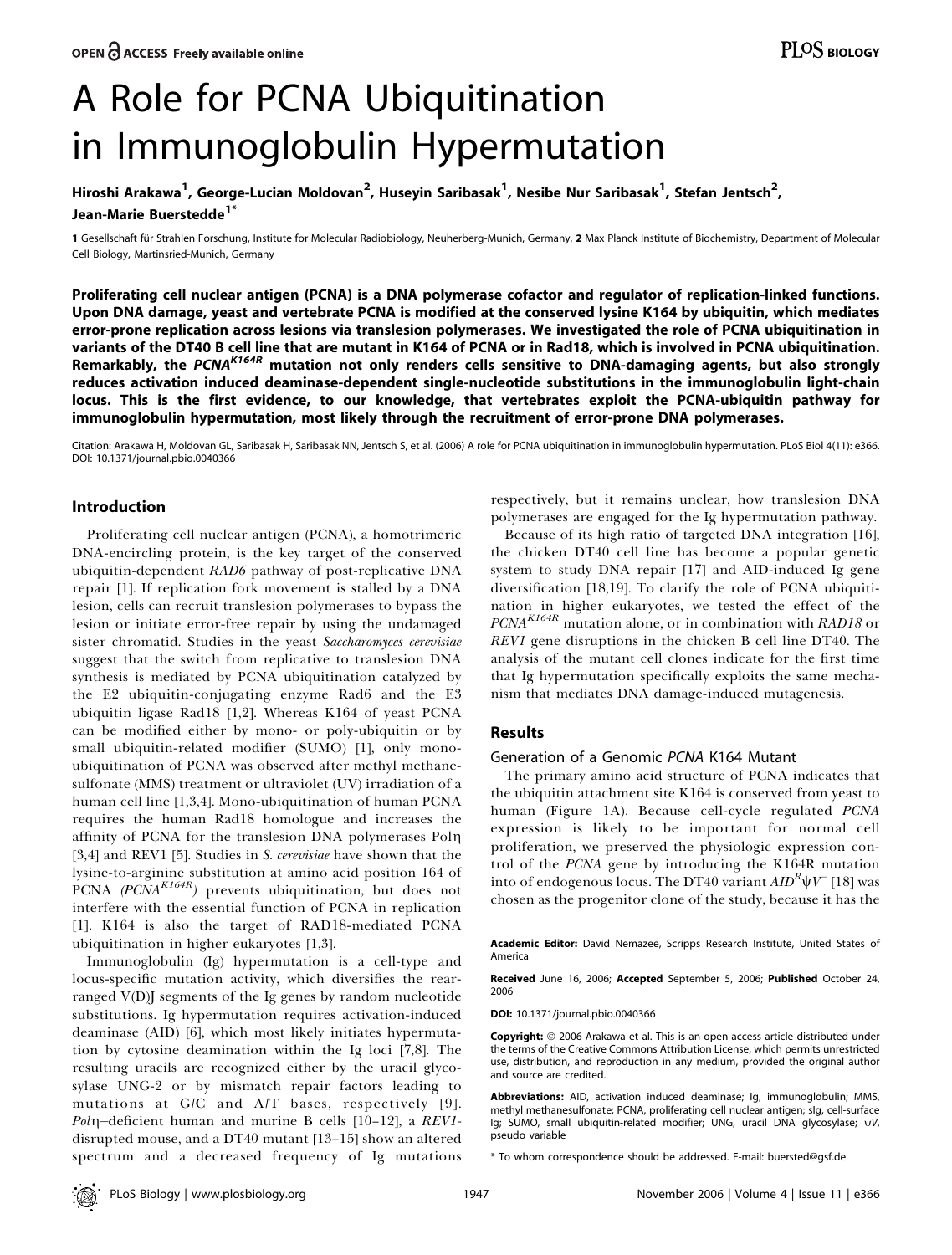



 $\overline{G}$ ċ A G A G

A

 $\overline{c}$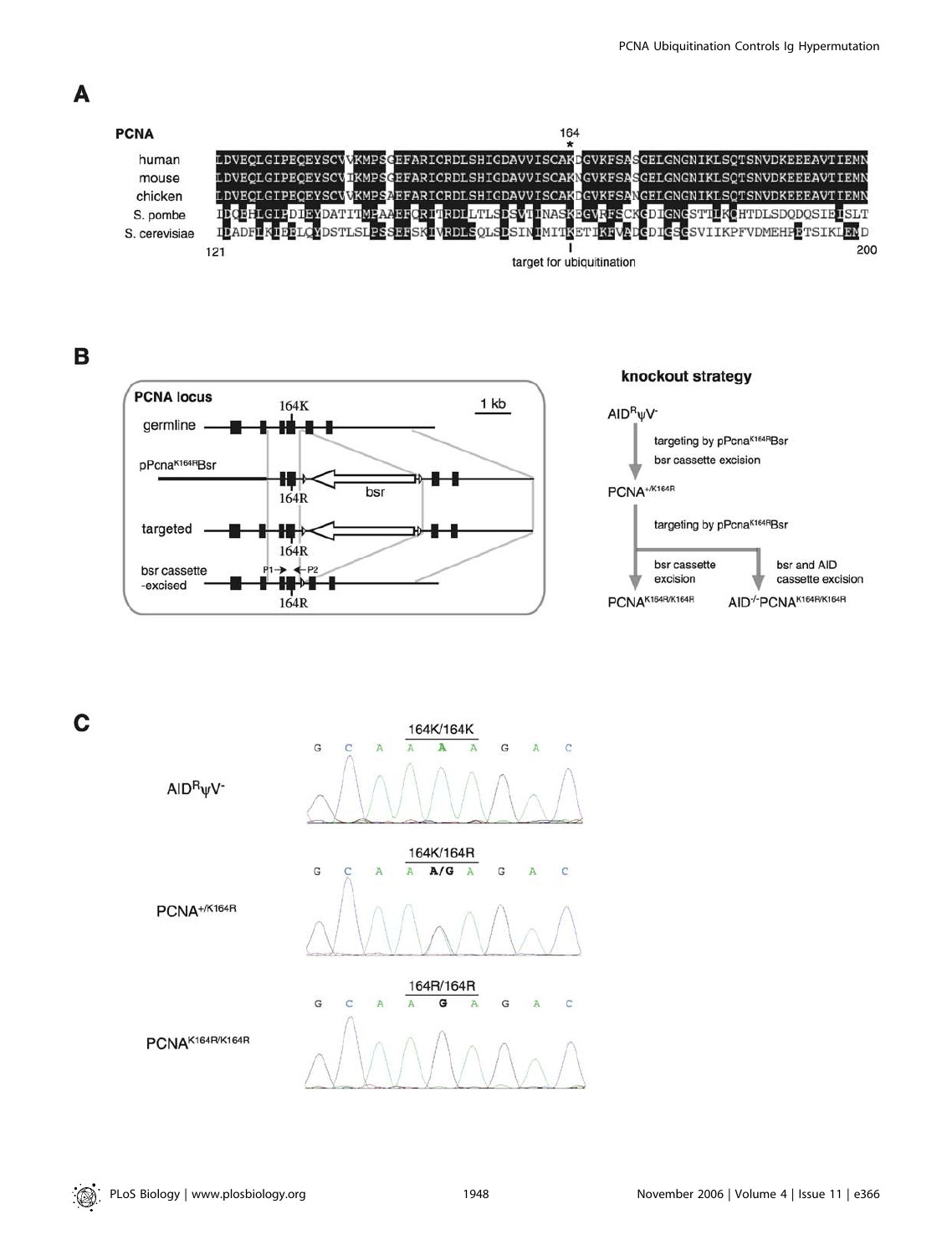Figure 1. Site-Directed Mutagenesis of the PCNA Locus

(A) Alignment of the human, mouse, chicken, Schizosaccharomyces pombe, and S. cerevisiae PCNA amino acid sequences. Amino acid 164 serving as the attachment site for ubiquitination in S. cerevisiae is marked by an asterisk.

(B) A physical map of the PCNA locus and the PCNA mutagenesis construct,  $pPcna<sup>K164R</sup>Br$ . The targeting strategy of PCNA locus and the genealogy of the mutant clones are shown below and to the right, respectively.

(C) Sequence chromatographs covering the PCNA codon 164 which was changed from AAA in the AID<sup>R</sup> $\psi V^-$  clone to AGA in the PCNA<sup>K164R/K164R</sup> clone. DOI: 10.1371/journal.pbio.0040366.g001

following properties: (i) it diversifies its rearranged Ig lightchain locus by hypermutation due to the deletion of the nearby pseudo  $V(\psi V)$  gene conversion donors; (ii) it expresses the AID gene as a floxed cDNA cassette; and (iii) it can be induced by tamoxifen to express Cre recombinase. After transfection of the PCNA mutagenesis construct  $pPcna^{K164R}Bsr$  into  $AID^R\psi V$ , a transfectant was identified that had integrated the construct targeted into one of the two PCNA alleles (Figure 1B). Excision of the floxed Bsr marker cassette (Figure 1B) produced the heterozygous mutant,  $PCNA^{+\!/KI64R}$ . To generate a homozygous PCNA mutant,  $pPcna<sup>K164R</sup>Bsr$  was retransfected into  $PCNA<sup>+/K164R</sup>$  and a transfectant having integrated the construct into the remaining wild-type allele was identified. Transient Cre induction in this transfectant yielded two clones—an AID-expressing, homozygous  $PCNA$  mutant,  $PCNA^{K164R/K164R}$  —in which only the Bsr marker cassette had been excised and an AID negative control,  $AID^{-/-}PCNA^{K164R/K164R}$ , in which both the Bsr marker and the AID expression cassette had been removed. The status of the codon-164 mutations in the heterozygous and the homozygous mutant PCNA clones was confirmed by sequencing the exon 4 of the PCNA loci (Figure 1C). Both copies of either the RAD18 or the REV1 gene were disrupted by targeted integration in the  $A I\!D^R \psi V^-$  and  $PC\!N\!A^{KI\tilde{6}4R/KI64R}$ clones yielding the single mutants  $RAD18^{-/-}$  and  $REVI^{-/-}$  as well as the double mutants  $PCNA^{K164R/K164R}$   $RAD18^{-/-}$  and  $PCNA<sup>K164R/K164R</sup> REV1<sup>-/-</sup>. Notably, the PCNA<sup>K164R/K164R</sup> and$  $RAD18^{-/-}$  clones did not show a growth defect, compared to the  $AID^R \psi V$  progenitor clone in the absence of genotoxic stress. However, the REV1 single mutant and the REV1/  $PCNA<sup>K164R/K164R</sup>$  double mutants had reduced cloning efficiencies and proliferated more slowly (unpublished data).

### Biochemical Analysis of PCNA Modifications

Next, we probed cell lysates from untreated and MMStreated cells for PCNA modifications by immunoblotting (Figure 2A). In addition to unmodified PCNA,  $AID^{k}$  $\psi V$  cells showed protein species that had mobilities corresponding to mono-ubiquitinated and SUMOylated PCNA (Figure 2A). Whereas mono-ubiquitination of PCNA was detectable in yeast and HeLa cells only in the presence of DNA damaging agents [1], mono-ubiquitinated PCNA was observed in DT40 cells even in the absence of MMS. Mono-ubiquitination or SUMOylation of PCNA was not affected by the absence of AID expression in  $AID^{-/-}$  $\psi V$  cells (Figure 2A). This is not surprising, because PCNA ubiquitination is likely to play an important role for general DNA repair of the genome, and any increase related to the processing of AID-induced DNA lesions in the Ig loci is unlikely to be detectable against this background.

To verify the identity of these protein species, cells were transfected by cDNA expression constructs encoding Histagged versions of either ubiquitin or SUMO. A comparison of whole-cell lysates and cell lysates purified by NiNTA pulldown confirmed the identity of the bands assigned to

mono-ubiquitinated and SUMOylated PCNA (Figure 2B). To quantify the amounts of mono-ubiquitinated and SUMOylated PCNA more precisely in the different cell samples, Western blots were repeated using in parallel an antibody to PCNA and an antibody to histone (Figure 2C, left). The signals obtained by the later antibody serve a loading control. This analysis showed, as expected, that mono-ubiquitination of PCNA was induced by MMS, and both mono-ubiquitinated and SUMOylated PCNA species were absent in  $PCNA<sup>K164R/</sup>$  $K164R$  cells (Figure 2A and 2C, right). Whereas the signal for SUMOylated PCNA was not affected in  $RAD18^{-/-}$  cells, the signal for mono-ubiquitinated PCNA was significantly reduced and apparently not inducible by MMS. An AID negative control clone,  $AID^{-/-}\psi V^-$ , showed a pattern identical to the progenitor  $AID^R \psi V$ . The levels of AID expression as determined by an antibody to AID did not vary among the different cell clones (Figure 2C). Taken together, the results indicate that the  $\overrightarrow{PCNA}^{K164R'}$  mutation prevents PCNA ubiquitination and SUMOylation, whereas the RAD18 gene disruption decreases, but does not abolish mono-ubiquitination of PCNA in DT40.

# The PCNA<sup>K164R</sup> Mutant Is Sensitive to DNA Damage

Because PCNA ubiquitination is known to be crucial for bypass replication across DNA lesions in S. cerevisiae [1], we asked whether the same mechanism operates in vertebrates as well. To investigate the role of PCNA modification for DNA damage tolerance, the survival of the different clones was determined after exposure to the DNA alkylating agent MMS, the DNA interstrand cross-linking agent cisplatin, and  $\gamma$ radiation (Figure 3). Compared to the progenitor cells, PCNAK164R/K164R cells are highly sensitive to MMS and cisplatin, but only mildly sensitive to  $\gamma$  radiation. The survival of  $RAD18^{-/-}$  cells after exposure to all three types of genotoxic stress is lower than of  $AID^R \psi V$  cells, but higher than of  $PCNA^{K164R/K164R}$  cells (Figure 3). The  $PCNA^{K164R/K164R}$  $RAD18^{-/-}$  double mutant shows similar, or slightly lower, survival rates than the  $PCNA<sup>K164R/K164R</sup>$  single mutant. However,  $PCNA^{K164R/K164R}$  REV1<sup>-/-</sup> cells proliferate poorly even in the absence of genotoxic stress and showed significantly lower survival rates than  $REVI^{-/-}$  cells. Together, these findings strongly suggest that PCNA ubiquitination at the conserved K164 is crucial for DNA damage tolerance also in vertebrates, demonstrating that the RAD6 pathway is conserved across species and that PCNA is the conserved target.

# The PCNA<sup>K164R</sup> Mutant Is Defective in Hypermutation at the Ig Locus

All clones included in the study were cell-surface Ig positive [sIg(+)], allowing the detection of deleterious Ig light-chain mutations by loss of sIg expression [18]. To compare the mutation rates, fluorescence activated cell sorting (FACS) was performed for 24 subclones of each of the control and mutant clones 2 wk after subcloning (Figure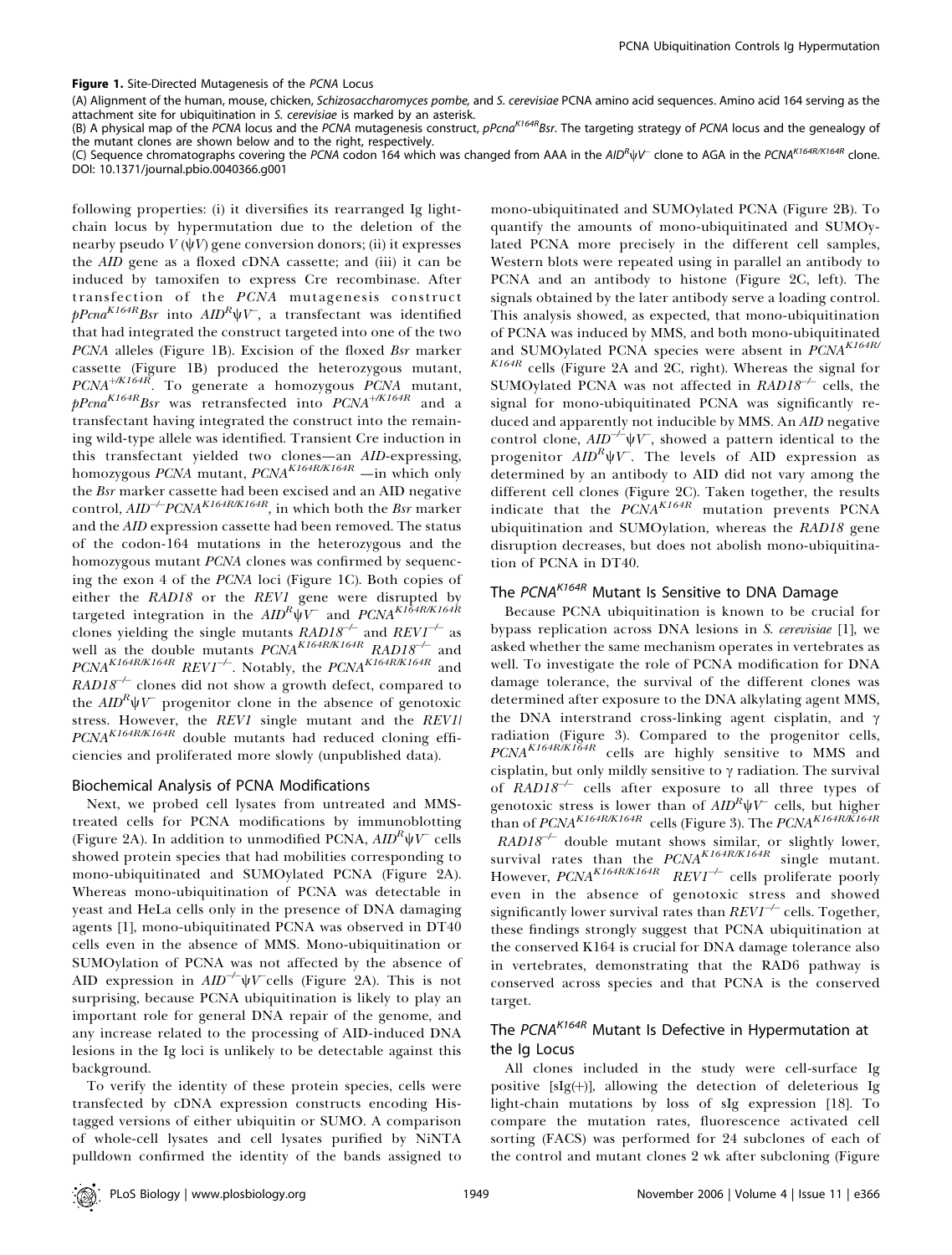# A



B



C



# Figure 2. Ubiquitination and SUMOylation of PCNA

(A) Cells were treated with or without MMS and were analyzed by immunoblotting using an monoclonal antibody to PCNA. The asterisk denotes a band reactive with PCNA antibodies, possibly corresponding to a PCNA modification independent of K164 and Rad18. (B) Analysis of clones stably transfected with His-tagged ubiquitin or SUMO-1 expression vectors. Whole cell lysates (left) and lysates after NiNTA chromatography (right) are shown. The positions expected for unmodified, mono-ubiquitinated, and SUMOylated PCNA are indicated by lines. Due to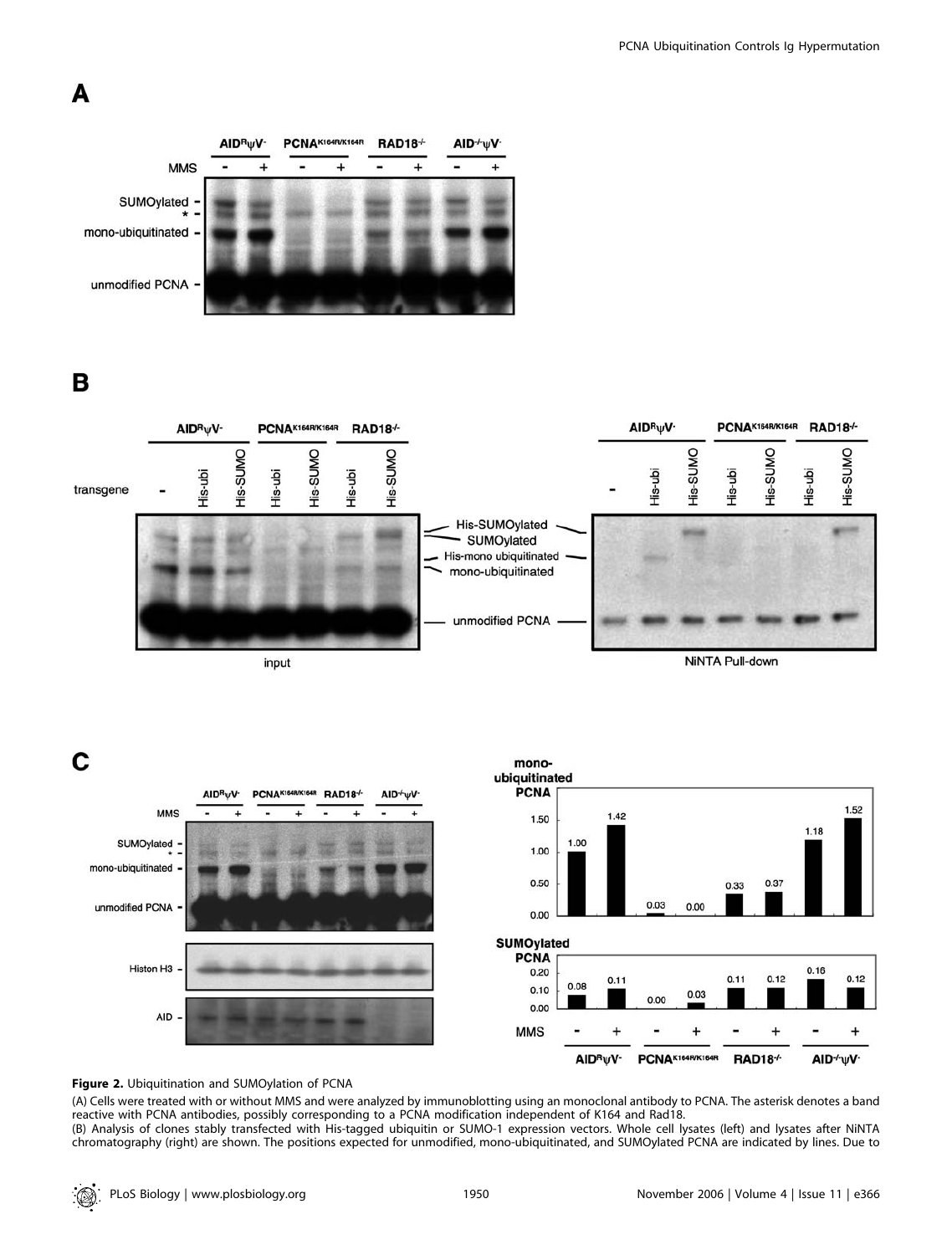the low residual level of PCNA ubiquitination in the RAD18 mutant, this modification could not be detected by pull-downs. The bands at the bottom represent low levels of unmodified PCNA unspecifically bound to the beads.

(C) Quantification of mono-ubiquitinated and SUMOylated PCNA, histone H3, and AID by immunoblotting. Cells were treated with or without MMS, and immunoblotted using monoclonal antibodies to PCNA (left upper), histone H3 (left middle), and AID (left lower). The values for mono-ubiquitinated and SUMOylated PCNA given in the right hand graphs were calculated as described in the Materials and Methods. DOI: 10.1371/journal.pbio.0040366.g002

4). Whereas subclones of the nonhypermutating control  $AID^{-/-}$  PCNA<sup>K164R/K164R</sup> show on average 0.4% of the total events in the sIg(-) gate, subclones of the  $AID^R \Psi V^$ progenitor show 35.4%. In contrast, the average percentages of sIg(-) events for subclones of the heterozygous  $\widetilde{PCNA}^{+\!/KI64R}$ and the homozygous  $PCNA^{K164R/K164R}$  are only 14.4% and 5.4%, respectively. The averages for subclones of  $RAD18^{-/-}$ and  $REVI^{-/-}$  are 16.2% and 9.7%, respectively and the  $PCNA<sup>K164R/K164R</sup>$  RAD18<sup>-/-</sup> and  $PCNA<sup>K164R/K164R</sup>$  REV1<sup>-/-</sup> double mutants behave similar to the  $PCNA^{K164R/K164R}$  single mutant. This analysis indicates that the  $PCNA<sup>K164R</sup>$  mutation decreases the frequency of deleterious Ig mutations about 7 fold, whereas the reduction is only about 2-fold in the RAD18 knockout and about 3- to 4-fold in the REV1 knockout. A reduction of  $slg(-)$  cells is already detected for the heterozygous  $\mathit{PCNA}^{+\mathit{K164R}}$  subclones suggesting a dose-dependent effect. All mutant clones are derived from the same  $AID^R\psi V$ progenitor, and the expression levels of AID are not expected to vary among AID-positive clones. Because green fluorescent protein (GFP) is expressed together with the AID transgene (AID-IRES-GFP), constant levels of AID in all those clones were further confirmed by measuring GFP expression on the x-axis of the FACS plots.

To directly analyze the mutation frequencies and spectra, light-chain VJ segments were sequenced from several

subclones of each control and mutant clone 6 wk after subcloning. When aligned to a consensus sequence of the rearranged Ig light-chain gene, mutations from PCNAK164R/  $K^{164R}$  (Figure 5) and from  $\overline{REVI}^{\rightarrow}$  (unpublished data) cells are similarly distributed as mutations from  $AID^R\psi V^-$  cells [18]. However, as expected from the analysis of sIg loss rates, RAD18<sup>-/</sup>, REV1<sup>-/</sup>, and PCNA<sup>K164R/K164R</sup> cells yield about 2-, 3-, and 7-fold fewer of mutations per sequence, respectively, than  $AID^R \psi V^-$  cells do (Figure 6A). Whereas  $PCNA^{K164R/K164R}$  $RAD18^{-/-}$  cells have a similar frequency of mutations as  $PCNA<sup>K164R/K164R</sup>$  cells, the  $PCNA<sup>K164R/K164R</sup>$  REVI<sup>-/-</sup> double mutant shows even fewer mutations than the  $PCNA^{K164R/K164R}$ single mutant.

All types of mutations are reduced in  $PCNA<sup>K164R/K164R</sup>$  cells compared to  $AID^R \psi V^-$ cells, but the most pronounced decrease is seen for C-to-G and G-to-C transversions (type II mutations in Figure 6B). Interestingly, the same type of mutations are moderately reduced in  $RAD18^{-/-}$  cells and strongly reduced in  $REVI^{-/-}$  cells.  $PCNA^{K164R/K164R}$  and  $PCNA<sup>K164R/K164R</sup>$  RAD18<sup>-/-</sup> cells show similar mutation spectra and mutation frequency. The mutation spectrum of  $PCNA^{K164RK164R}$   $REVI^{\hat{--}}$  cells appears to be similar to that of PCNA<sup>K164R/K164R</sup> cells. Only three mutations-possibly PCR errors—were found in 89 light-chain VJ segments from  $AID^{-/-}$  $PCNA<sup>K164R/K164R</sup>$  cells, indicating that AID is required for the



| — -⊘— - RAD18-⁄-         |                                                 |
|--------------------------|-------------------------------------------------|
| — -∆– - ·                | PCNAK164R/K164R                                 |
| $---O---$                | REV1 <sup>-/-</sup>                             |
| $\overline{\phantom{0}}$ | PCNAK164R/K164R RAD18-/-                        |
|                          | $-$ - $\bullet$ - $\cdot$ PCNAK164R/K164R REV1+ |

|                                 | <b>MMS</b><br>$[\mu g/ml]$ | [µM] | cisplatin γ-radiation<br>[Gy] |
|---------------------------------|----------------------------|------|-------------------------------|
| $AIDR \psi V$                   | 18.8                       | 1.95 | 4.0                           |
| <b>RAD18-/-</b>                 | 7.6                        | 0.50 | 3.6                           |
| PCNAK164R/K164R                 | 5.2                        | 0.20 | 2.5                           |
| PCNAK164R/K164R RAD18-/-        | 5.2                        | 0.15 | 2.4                           |
| REV <sub>1</sub> <sup>-/-</sup> | 4.0                        | 0.15 | 1.9                           |
| PCNAK164R/K164R REV1-/-         | 1.5                        | 0.05 | 2.4                           |

Figure 3. Colony Survival Curves after Exposure to DNA-Damaging Agents

The values of DNA damaging agents, which give 10% cell viability, are also summarized ( $D_{10}$  values). DOI: 10.1371/journal.pbio.0040366.g003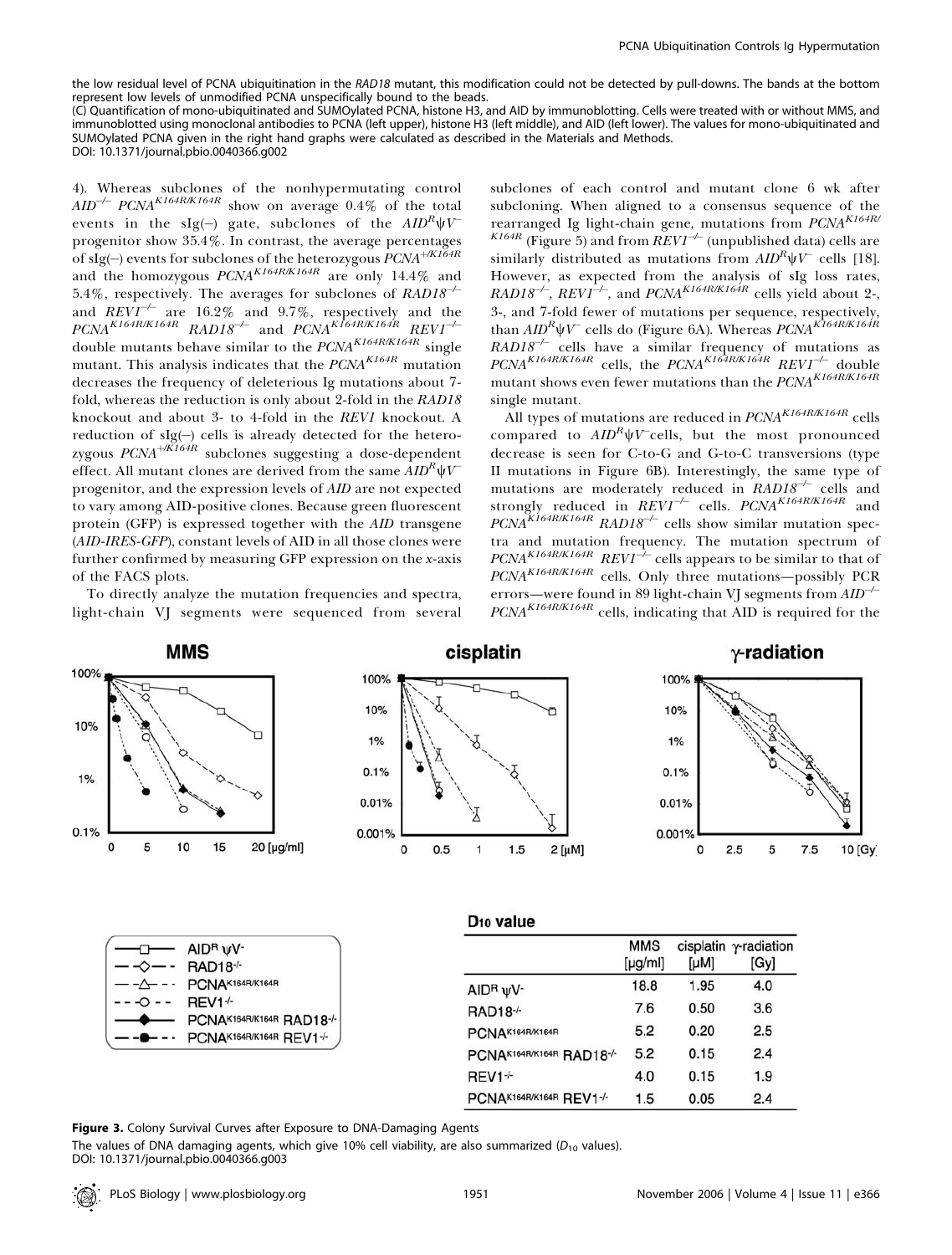

Figure 4. FACS Analysis of Ig Hypermutation Activity

(A) FACS profiles of representative subclones derived from a sIgM (+) cell after staining with a monoclonal antibody to IgM. (B) The average percentages of events falling into sIgM (-) gates based on the measurement of 24 subclones are shown by graph. DOI: 10.1371/journal.pbio.0040366.g004

K164R/K164R

RAD18<sup>-/-</sup>

K164R/K164R

 $+$ /K164R

low Ig mutation activity still present in the PCNA mutant (unpublished data).

**PCNA** 

K164R/K164R

ψV<sup>-</sup>

# Discussion

This study demonstrates that the  $PCNA<sup>K164R</sup>$  single-codon substitution causes marked sensitivity to genotoxic stress and a strong decrease in Ig hypermutation in the DT40 cell line. Although the mutation prevents mono-ubiquitination as well as SUMOylation, the observed phenotype is most likely due to the lack of ubiquitination. This is consistent with the finding that the RAD18 knockout, which does not affect PCNA SUMOylation but decreases PCNA ubiquitination, shows a similar, though more modest, phenotype compared to the  $PCNA<sup>K164R</sup>$  mutation. The results indicate that PCNA

K164R/K164R

REV1<sup>+</sup>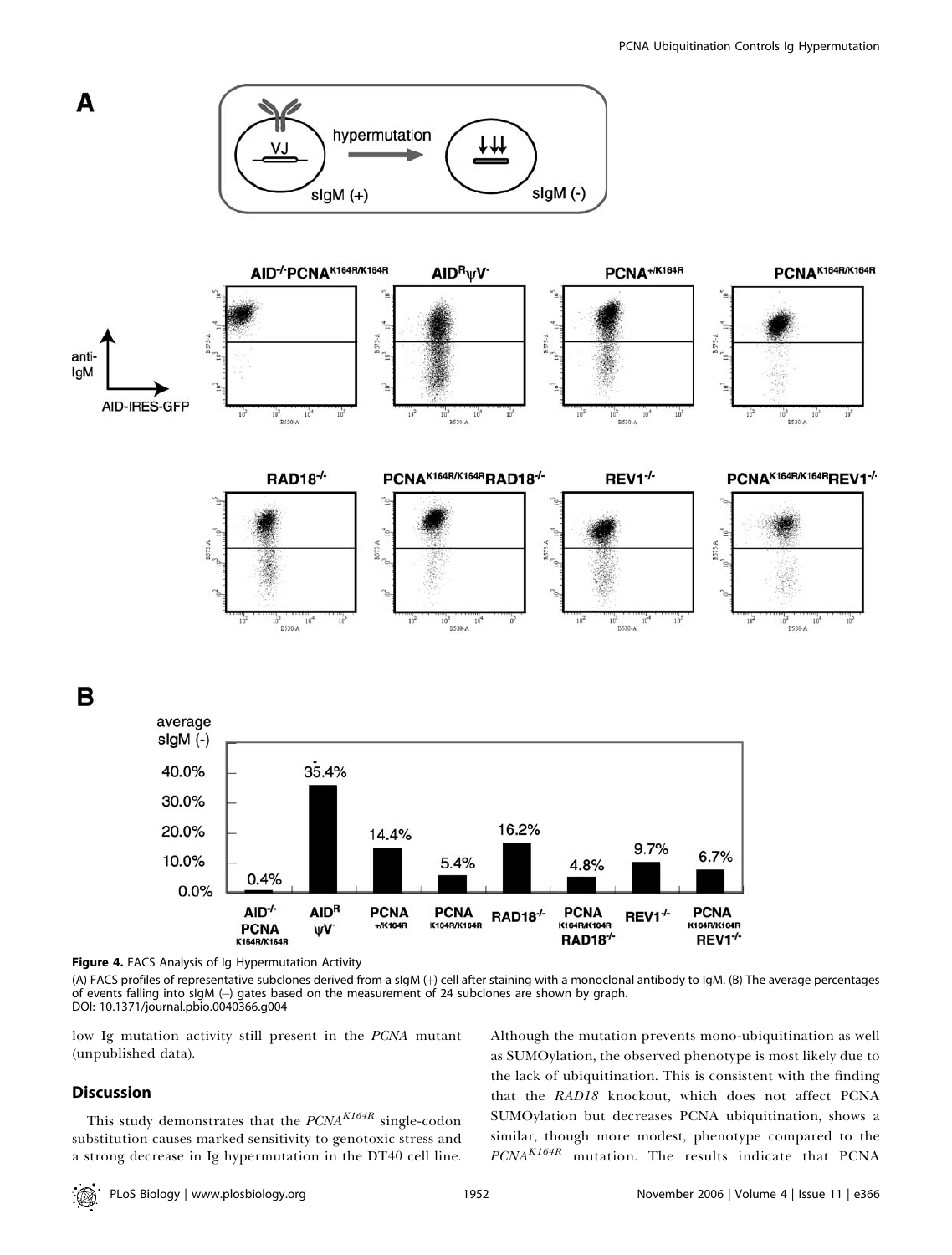# PCNAK164R/K164R

|               |        |        |   |                  |   | exon 2 |                |                                                                                                      |   |    |          |     |   |                  |     |
|---------------|--------|--------|---|------------------|---|--------|----------------|------------------------------------------------------------------------------------------------------|---|----|----------|-----|---|------------------|-----|
| leader intron |        |        |   |                  |   |        |                |                                                                                                      |   |    |          |     |   |                  |     |
|               |        |        |   |                  |   |        |                |                                                                                                      |   |    |          |     |   |                  | 100 |
|               |        |        |   |                  | A |        |                | C                                                                                                    |   |    | AT       |     |   |                  |     |
|               |        |        |   | CDR1             |   |        |                |                                                                                                      |   |    |          |     |   | CDR <sub>2</sub> |     |
|               |        |        |   |                  |   |        |                | CCTGCTCCGGGGGTGGCACCTATGCTGGAAGTTACTATTATGGCTGGTACCAGCAGAAGTCTCCTGGCAGTGCCCCTGTCACTGTGATCTATGACAACGA |   |    |          |     |   |                  | 200 |
|               | A      | A      | G | AA               |   | т      | Т              | т                                                                                                    |   | Т  | TG       | A C | Α |                  |     |
|               |        | A      | T | AA               |   |        |                | т                                                                                                    |   |    |          | т   | T |                  |     |
|               |        | А      |   | т                |   |        |                |                                                                                                      |   |    |          | т   |   |                  |     |
|               |        | А      |   | т                |   |        |                |                                                                                                      |   |    |          | т   |   |                  |     |
|               |        | т      |   | т                |   |        |                |                                                                                                      |   |    |          |     |   |                  |     |
|               |        | т<br>ጥ |   | т                |   |        |                |                                                                                                      |   |    |          |     |   |                  |     |
|               |        |        |   |                  |   |        |                |                                                                                                      |   |    |          |     |   |                  |     |
|               | (CDR2) |        |   |                  |   |        |                |                                                                                                      |   |    |          |     |   |                  |     |
|               |        |        |   |                  |   |        |                | CAAGAGACCCTCGGACATCCCTTCACGATTCTCCGGTTCCAAATCCGGCTCCACAGCCACATTAACCATCACTGGGGTCCGAGCCGATGACGAGGCTGTC |   |    |          |     |   |                  | 300 |
|               |        |        |   |                  |   |        |                |                                                                                                      | т |    |          |     |   |                  |     |
|               |        |        |   | CDR <sub>3</sub> |   |        |                |                                                                                                      |   | Jλ |          |     |   |                  |     |
|               |        |        |   |                  |   |        |                | TATTTCTGTGGGAGCTACGAAGACAACACTGGTGCTGCATTTGGGGCCGGGACAACCCTGACCGTCCTAGGTGAGTCGCTGACCTCGTCTCGGTCTTTCT |   |    |          |     |   |                  | 400 |
| C             | Α      | AG     | Α |                  |   | A AT A | $\overline{A}$ |                                                                                                      |   |    |          |     |   |                  |     |
|               | T      | CT     |   |                  |   |        | Α              |                                                                                                      |   |    | CGTCCTAG |     |   |                  |     |
|               |        | т      |   |                  |   |        | Α              |                                                                                                      |   |    |          |     |   |                  |     |
|               |        |        |   | [ del 12bp ]     |   |        |                |                                                                                                      |   |    |          |     |   |                  |     |
|               |        |        |   |                  |   |        | <b>GTGCTG</b>  |                                                                                                      |   |    |          |     |   |                  |     |
|               |        |        |   |                  |   |        |                | TCCCCCATCGTGAAATTGTGACATTTTGTCGATTTTTGGTGATTTGGGGGTTTTTCTTGGACTTGGCGGCAGGCTGGGGTCTGCCACCGGCGCAGGGCCG |   |    | А        |     |   |                  | 500 |
|               |        |        |   |                  |   |        |                |                                                                                                      |   |    |          |     |   |                  |     |
|               |        |        |   |                  |   |        |                | GGCACTCAGCGCGACAGCCTGGGCTGAGTCTTGTCCCCACCGAGCCGGAGGGCTCCGGTGTGCGCCATGGAGGACTTAGGGTTATTTTGTCAATGGAAAG |   |    |          |     |   |                  | 600 |
|               | Α      |        |   |                  |   |        |                |                                                                                                      |   |    |          | C   |   |                  |     |
|               | А      |        |   |                  |   |        |                |                                                                                                      |   |    |          |     |   |                  |     |

Figure 5. Ig Hypermutation of the PCNAK164R/K164R Clone

Ig light-chain sequence variation in the PCNA<sup>K164R/K164R</sup> clone. All sequence differences in the region from the first intron to the J-C intron are shown relative to the rearranged light-chain consensus sequence of the AID<sup>R</sup> $\psi$ V<sup>-</sup> precursor clone. The position of complementary determining regions CDR1, CDR2, and CDR3 and that of Jk are indicated.

DOI: 10.1371/journal.pbio.0040366.g005

ubiquitination has not only preserved its role for DNA repair from yeast to higher eukaryotes, but has been exploited additionally for Ig diversification in vertebrate B cells. It is currently difficult to assert the role of the PCNA SUMOylation, because the Srs2 protein, which is recruited by SUMOylated PCNA in S. cerevisiae [20,21] is not conserved during evolution. Similar to the situation in yeast, the DT40  $PCNA<sup>K164R</sup>$  mutant does not exhibit any obvious defects in proliferation.

Studies in yeast [1] and evidence from human and mouse cells [3,4] suggest that PCNA mono-ubiquitination induces a switch from replicative to translesion DNA synthesis [3]. The most straightforward explanation of the  $PCNA<sup>K164R</sup>$  phenotype in DT40 is likewise a defect in the recruitment of errorprone translesion DNA polymerases. One of the polymerases activated by PCNA ubiquitination seems to be Rev1, because  $PCNA<sup>K164R/K164R</sup>$  and  $RFVI<sup>–/–</sup>$  cells show similar sensitivities to DNA-damaging reagents and a similar decrease in C-to-G and G-to-C mutations. The selective decrease of this type of hypermutation may reflect the deoxycytidyl transferase activity of Rev1, which would add cytosine opposite to an abasic site in the template strand [22]. These ideas are supported by the recent observations that mono-ubiquitinated PCNA can recruit REV1 [5] and that a REV1 mutant in

which the deoxycytidyl transferase activity is selectively inactivated does not rescue the Ig hypermutation defect seen in DT40 after REV1 disruption [23]. Other types of Ig hypermutations are significantly decreased in the  $\it{PCNA}^{\it K164R}$  $\frac{KI\hat{6}4R}{KI\hat{6}4R}$  cells, but not in  $REVI^{-\hat{+}}$  cells, suggesting that PCNA ubiquitination directly activates other translesion DNA polymerases apart from Rev1. Vice versa, the low viability and increased DNA damage sensitivity of PCNAK164R/K164R  $REVI^{-/-}$  cells indicates that Rev1 fulfills some functions independent of PCNA ubiquitination. C-to-T and G-to-A transitions predominate among the mutations still detected in  $PCNA^{K164R/K164R}$  cells. Although these mutations could be due to an error-prone pathway operating independently of PCNA ubiquitination, they may also reflect AID-induced uracils, which have escaped excision by UNG-2 and have paired with adenines during replication.

The remaining low level of PCNA mono-ubiquitination in  $DT40$  RAD18<sup>-/-</sup> cells, recently also reported by another group [24], is surprising given the fact that Rad18 is entirely responsible for PCNA mono-ubiquitination in S. cerevisiae. The RAD18 knockout construct used in the studies most likely generates a RAD18 null mutation [25], although it does not delete the RAD18 RING finger coding sequence. To rule out that the analyzed RAD18 mutant still possessed enzymatic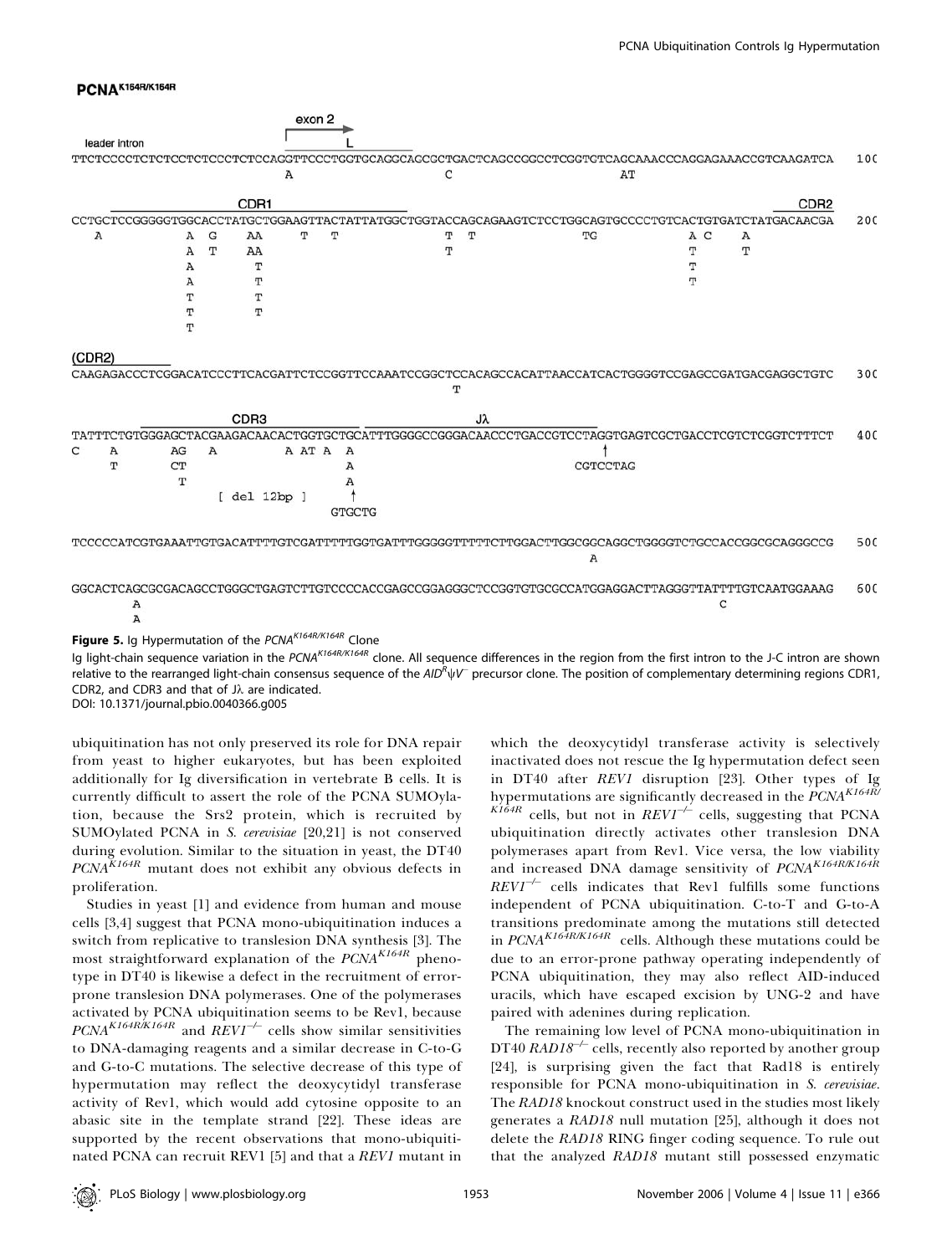









в



RAD18<sup>+</sup>



0.44 mutations / seq (123/279)



0.06 mutations / seq (10/161)



Figure 6. Mutation Spectrum

(A) Frequencies of particular nucleotide substitutions within light-chain gene. (B) A graphical view showing the frequencies of different types of mutations per hundred sequences.

DOI: 10.1371/journal.pbio.0040366.g006

activity, we generated a second RAD18 mutant in which the RING finger-coding region is deleted. Analysis of this new mutant confirmed the persistence of low-level PCNA ubiquitination seen in the first RAD18 mutant (unpublished data). These data point to the presence of a Rad18-independent back-up pathway of PCNA ubiquitination in vertebrate cells. A possible candidate for an E3 ligase involved in PCNA ubiquitination in  $RAD18^{-/-}$  cells may be the gene product of FANCL [26]. The residual PCNA ubiquitination may explain

the milder DNA damage sensitivity and the higher Ig mutation rate of  $RAD18^{-/-}$  cells compared to  $PCNA^{K164R/-}$  $K164R$  cells. Whereas it was initially reported that  $RAD18$ disruption in wild-type DT40 does not affect Ig hypermutation [27], we detected a  $\sim$ 2-fold reduction of Ig hypermutation in pseudogene deleted  $RAD18^{-/-}$  cells, and another group recently reported a strong decrease in hypermutation activity [28]. We believe this discrepancy may be caused by the difficulty to accurately measure Ig hyper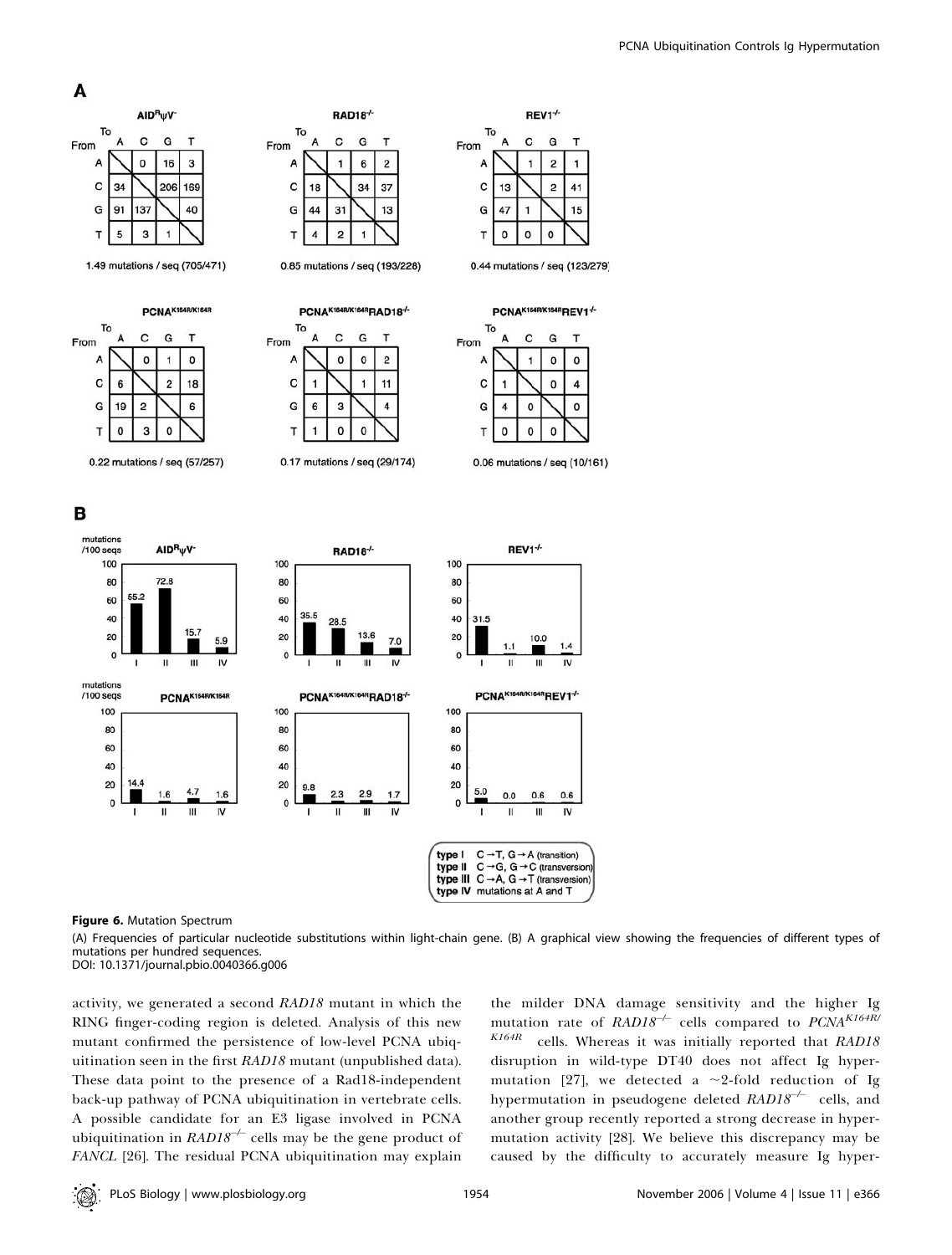mutation in wild-type DT40, which diversifies its Ig genes predominantly by gene conversion.

If ubiquitinated PCNA functions as a link to the recruitment of error-prone polymerases during Ig hypermutation, it remains an intriguing question how it is coupled to upstream events in the hypermutation process. The DNA editing model assumes that AID first deaminates cytosine to uracil and that the resulting uracil is then excised by UNG-2 [7]. A comparison of the mutation frequencies in UNG-disrupted and  $\psi V$ -deleted DT40 suggests that about one in seven AIDinduced uracils is converted into a mutation [8]. This high mutation rate suggests that the abasic sites produced by uracil excision are not repaired by the standard base excision repair, but are deliberately channeled into error-prone translesion synthesis. One of the possibilities is that UNG-2 is recruited by PCNA [29] and excises AID-induced uracils shortly before DNA synthesis, thereby precluding the possibility of base excision repair. Another possibility is that the DNA lesions produced by the combined action of AID and UNG are for some reason, perhaps by protein attachment or by another type of modification, guarded from faithful repair until they encounter the PCNA clamp.

#### Materials and Methods

Target disruption of the RAD18 and REV1 genes. The RAD18 knockout constructs, which delete codons 163–182 of the RAD18 gene, were obtained from Dr. Shunichi Takeda (Graduate School of Medicine, Kyoto University, Kyoto, Japan). The REV1 knockout constructs were designed to delete REV1 codons 119–407 by targeted integration. These constructs were transfected into the  $\mathit{AID}^R\psi\mathcal{V}^\Xi$  and  $PCNA<sup>K164R/K164R</sup>$  clones in a stepwise manner to generate the following homozygous knockout clones:  $RAD18^{-}$ ,  $P\overset{\sim}{C}NA^{K164R/K164R}$  $RAD18^{-P}$ ,  $REV1^{-P}$ , and  $PCNA<sup>K164R/K164R</sup> REV1^{-P}$  (Figure S1). New RAD18 knockout constructs were designed to delete RAD18 codons 1–90, which include the whole RING finger motif. These constructs were transfected into the  $AID^R$  clone, yielding the second  $RADI8^{-\prime-}$ mutant.

Site-directed mutagenesis of PCNA locus. The cDNA sequence AB053163 in the public databases includes the full-length open reading frame of the chicken  $PCNA$  sharing  $94\%$  identity and  $97\%$ homology with the codons of human PCNA. Comparison of the cDNA sequence to the chicken genome sequence [30] revealed the exonintron structure of the PCNA locus on chromosome 22. The sequence intended as the 5' arm of the PCNA targeting construct was first amplified by PCR from DT40 genomic DNA as two fragments using overlapping primers that included a point mutation to change codon 164 from lysine to arginine. The two fragments were then combined by chimeric PCR to yield the 5' targeting arm including the codon 164 mutation. The 3' targeting arm was amplified by PCR using genomic DNA from DT40 as template. Both arms were cloned upstream and downstream of the floxed  $Bsr$  resistance marker [31], yielding the PCNA mutagenesis construct  $pPcna^{K164R}Bsr$ . The construct was linearized by NotI before transfection. Cell culture, transfection, selection of stable transfectants, and marker recycle by transient Cre induction were performed as previously described [32]. Transfectants having integrated the construct by targeted integration were identified by PCR using a primer derived from the PCNA locus upstream of the 5' targeting arm together with a primer derived from the Bsr gene. To confirm the status of the point mutation at codon 164, the region surrounding exon 4 was amplified by PCR from<br>genomic DNA of the  $AID^R\psi V^-, ~PCNA^{+/KAR}$  and  $PCNA^{K164R/K164R}$ clones and directly sequenced without cloning. Apart from the P2 and P3 primers, which were used for sequencing, all other primers were used for the verification of gene targeting by PCR.

The primer sequences are as follows: B1, CGATTGAAGAACT-CATTCCACTCAAATATACCC; G1, TGTTGATATCCCGCAAGA-TACCTGGATTGA; M1, AGCTTGGATAACTTCGTATAGCATA-CATTATACGAACGGTAGGG; P1, GGGGGATCCTAGTTGTTT-GAATGACTGCATGCAC; P2, GATCAGAGAAATACCAGATC-CAGTGACC; P3; TGCACTGTTCTTAGGACAGCATGTTTTCCT; P4, TAGTGTTTGAAGCACCAAGTGAGTGG; P5 CAAACCCCACAGC-TAAGAAAGTGCC; R1, GTTTGCATATATGTGTGTGTGTGCA-

TATGT; R2, TCATAGCAGCAGCAGCAGTTCTCCAGAGGC; R3, AGATGGATGCCACAGACTGACGCACACAGC; V1, ATGATGTTG-CATGGAGGTCAATACCATGT; V2, GCGTCTCCTCTCGCA-CATTCCGTATCAGCT; and V3, GAGTTAGGTAATTGTAGCTC-CATCCTCAAC.

**PCNA modifications.** DT40 cells were incubated in 0.02% MMS for 2 h. Total cell lysates were sonicated, separated on 4%–12% Bis-Tris gels, and immunoblotted with PC10 monoclonal antibodies to PCNA (Abcam, Milton Road, Cambridge, United Kingdom), 3H1 histone H3 (Cell Signaling Technology), and L7E7 AID (Cell Signaling Technology, Beverly, Massachusetts, United States). For NiNTA purification, the coding sequences for His-tagged human ubiquitin [1] or human SUMO1 [33] were cloned under chicken β-actin promoter, and stably transfected into the  $AID^R$ ψ $V^-, RADI8^{++}$ , and  $PCNA^{K164R/K164R}$  clones. NiNTA chromatography was performed as described [1], and samples were immunoblotted with the PC10 antibody. The signals for monoubiquitinated and SUMOylated PCNA were quantified from the gel image of the Western blot shown in Figure 2C. First, the lowest respective value for mono-ubiquitinated and SUMOylated PCNA was assumed to be the background noise, and this value was subtracted. In the second step, the signals for each sample on the anti-PCNA Western blot at the positions of mono-ubiquitinated and SUMOylated PCNA, respectively, were normalized according to the signals obtained from the anti-histone Western blot to account for sample loading variation. In the last step all values were normalized to the value of mono-ubiquitinated PCNA in non-MMS treated  $AID^R \psi V^$ cells, which was taken as 1.00.

Colony survival assays. Colony survival on methylcellulose-containing medium was performed as described [34]. Cisplatin and methylmethane sulphonate were obtained from Sigma (St. Louis,<br>Missouri, United States). Cs<sup>137</sup> was used for γ radiation resource. Each curve is derived from two to three separate experiments.

Ig reversion assay. Subcloning, antibody staining, flow cytometry, and quantification of sIgM expression has been described previously [32].

Ig gene sequencing. To minimize PCR-introduced artificial mutations, PfuUltra hotstart polymerase (Stratagene, La Jolla, California, United States) was used for amplification prior to sequencing. Long-range PCR and sequencing were performed as previously described [32]. To minimize the fluctuation effects, lightchain gene sequences were determined from several subclones of each mutant and control clone. The reference sequence for the mutation analysis was deduced by comparing the different sequences<br>from each subclone. Sequences from  $A\bar{I\!D}^R\psi V^-$  subclones were pooled with sequences previously obtained under the same conditions [8,18] to establish a larger dataset to which the results from the PCNA, REV1, and RAD18 mutants could be compared.

### Supporting Information

Figure S1. Gene Targeting Strategies and Screenings for Clones Having Undergone Targeted Integration Events

Physical maps of the loci, the targeting vectors, and the targeted alleles are shown for PCNA (A), RAD18 (B), and REV1 (C), respectively. The position and orientation of the primers used for the screening by long-range PCR are indicated. The identification of the desired clones relied on the appearance of new PCR fragments as well as the disappearance of germline fragments.  $\lambda$  HindIII/ $\varphi X$  HaeIII was used as size marker.

Found at DOI: 10.1371/journal.pbio.0040366.sg001 (366 KB PDF).

#### Accession Numbers

The Swiss-Prot (http://www.ebi.ac.uk/swissprot) accession numbers for the sequences displayed in Figure 1 are human (P12004), mouse (P17918), chicken (AB053163), Schizosaccharomyces pombe (Q03392), and S. cerevisiae (NP\_009645).

### Acknowledgments

The authors would like to thank Alan Lehmann, Julian Sale, and Boris Pfander for helpful discussion and sharing unpublished data. We thank Shunichi Takeda for RAD18 knockout vectors, and Stefan Müller for His-SUMO1 cDNA plasmid. We are grateful to Claire Brellinger for excellent technical assistance and to Randy Caldwell and Jürgen Bachl for critically reading the manuscript.

Author contributions. HA, GLM, SJ, and JMB conceived and